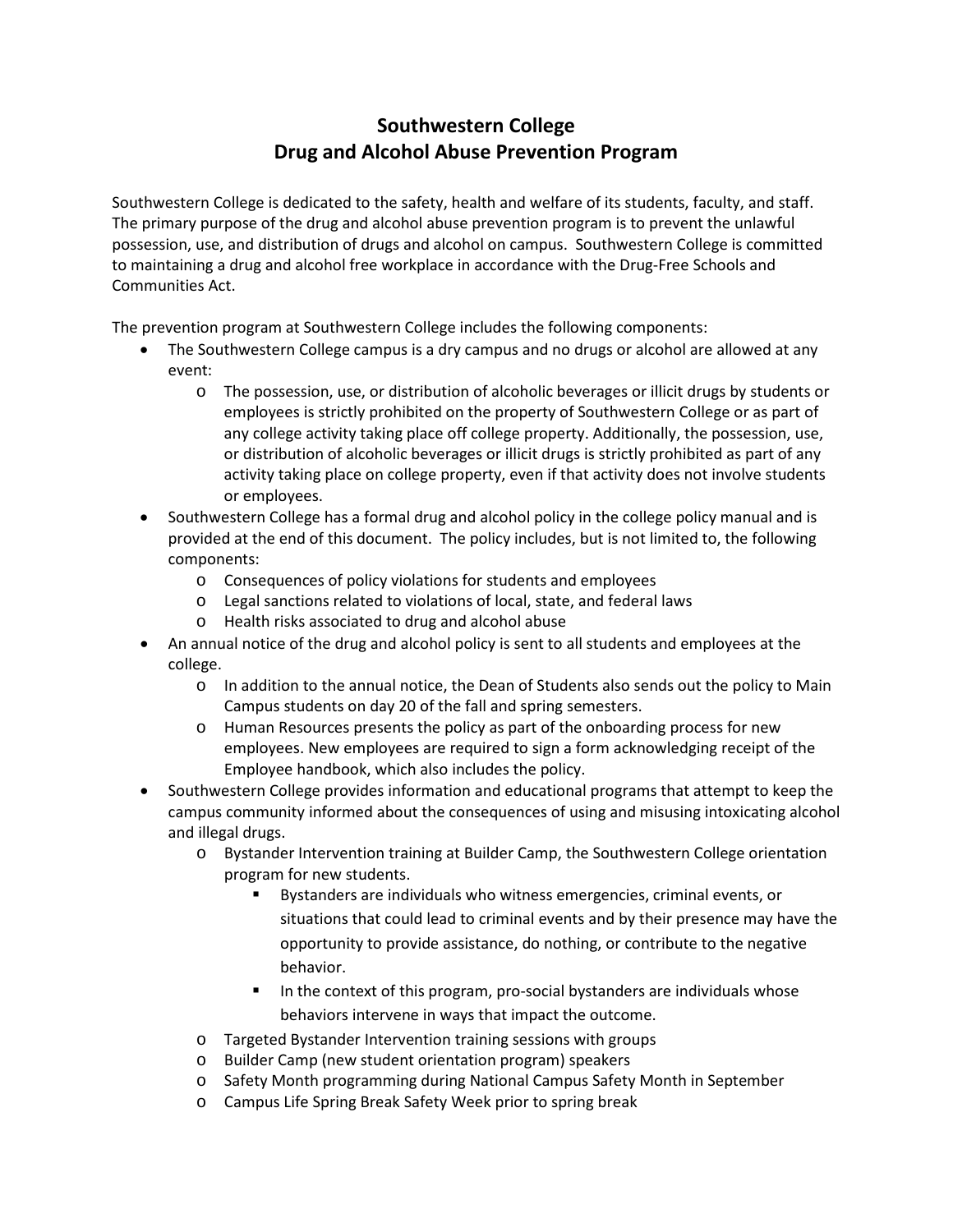- o Student leadership in prevention is developed through the training of orientation leaders and resident assistants.
- Athletes are subject to random drug testing.
- Help is available for those persons who seek it. Employees and students are encouraged to initiate contact with their supervisor, counselor, a faculty member, or administrator who will work with them confidentially or refer them to an off-campus source of help.
	- o Wellness Services are available to students through the College Wellness Coordinator, Mary Ann Smith. As a Licensed Masters' Level Social Worker (LMSW), the Coordinator can make referrals to Angela Goodson, LMFT, in Winfield, as well as to New Perspectives Counseling and Four County Mental Health. Ms. Smith can be contacted at [maryann.smith@sckans.edu](mailto:maryann.smith@sckans.edu) or texted at 620-222-4311.
	- o Employee Assistance Program (EAP) for College employees.
		- Southwestern College recognizes that personal issues can sometimes affect employee performance. The Employee Assistance Program (EAP) is available to employees and their families to provide confidential help with a wide variety of personal problems, issues and concerns. Employees can refer to the Employee Handbook for more information.
	- o Four County Mental Health has an alcohol and drug treatment program that provides services on an outpatient basis to persons abusing or addicted to alcohol and/or drugs (including prescription drugs). Individualized treatment and formulating a treatment plan to specifically to meet the needs of the client is their focus. Strother Field office is (620) 221-9664.Emergency services phone number is (800) 499-1748.
- Resources for More Information
	- o [Above the Influence](http://abovetheinfluence.com/) An anti-drug web site sponsored by the Partnership for Drug-Free Kids
	- o [College Binge Drinking](https://www.collegebingedrinking.net/) Informational site for college students and others about the myths, dangers, and issues surrounding college alcohol abuse.
	- o [College Drinking: Changing the Culture](https://www.collegedrinkingprevention.gov/) Resources and information directed to the college age student sponsored by the National Institute on Alcohol Abuse and Alcoholism.
	- o [Kansas Traffic Safety Resource Office](https://www.ktsro.org/) Information on impaired driving and other safety issues.
	- o [National Council on Alcoholism and Drug Dependence](https://www.ncadd.org/) Resources and information on alcohol and drug abuse, sponsored by
	- o [Substance Abuse and Mental Health Services Administration \(SAMHSA\) National Hotline](https://www.samhsa.gov/find-help/national-helpline) – A confidential source of information for those seeking treatment referral and information service. The web site also has links to additional information resources. This is sponsored by the US Department of Health and Human Services.
		- SAMHSA National Hotline 1-800-662-HELP (4357) Free, confidential, 24 hour a day, 365 day a year, information service in English and Spanish.
	- o [National Institute on Drug Abuse](https://www.drugabuse.gov/) Resources and information on alcohol and drug abuse.
	- o [Office of the National Drug Control Policy](https://www.whitehouse.gov/ondcp) Alcohol and substance abuse information and resources.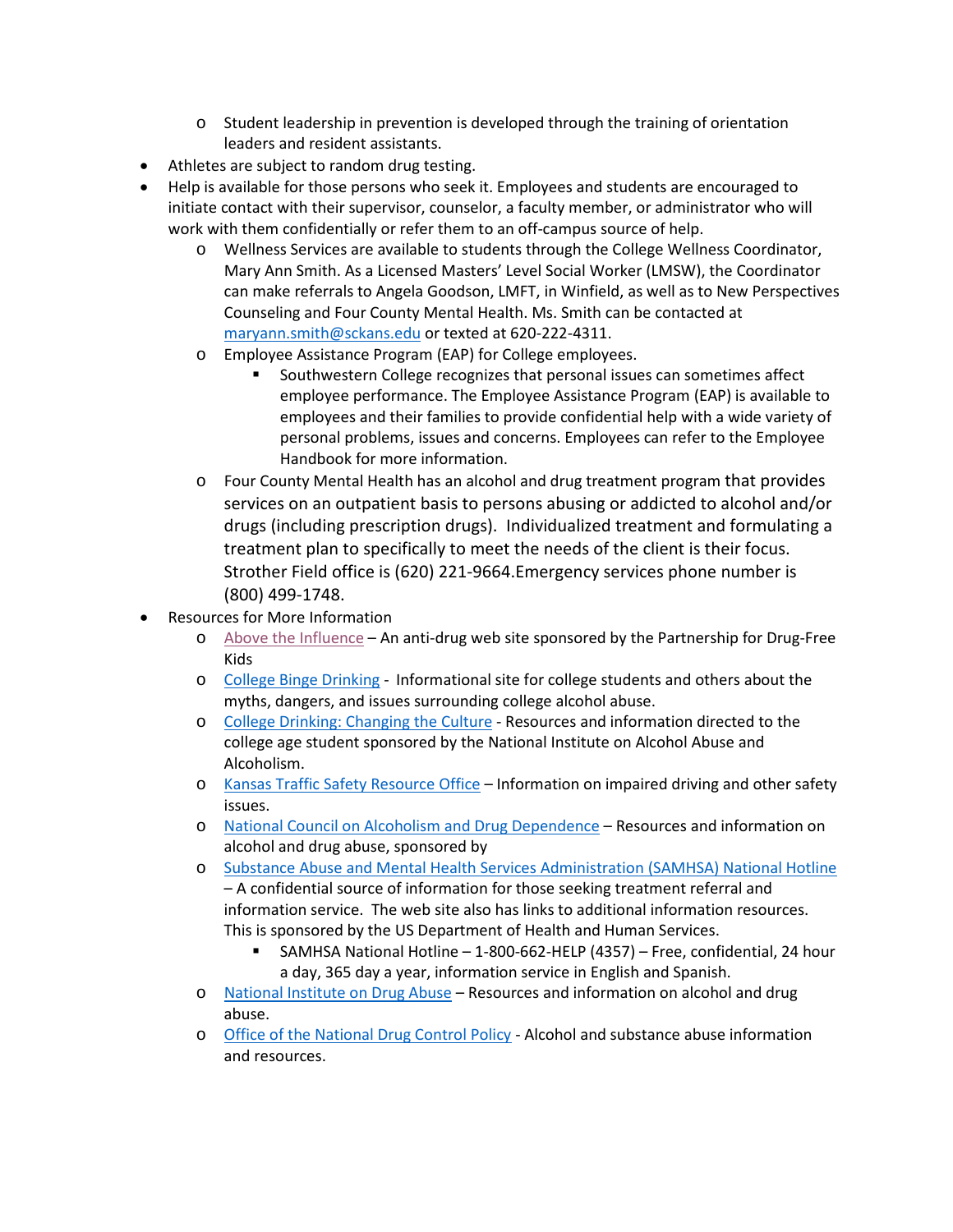# **Drug and Alcohol Policy Southwestern College Policy Manual**

# **2.4.1 Drug and Alcohol Policy**

Southwestern College affirms its long-standing support of abstinence from both alcohol and illegal drugs. Southwestern supports the strict administration of regulations governing these substances and will enforce the guidelines set forth by various college programs. The program guidelines include but are not limited to: student life regulations, study abroad travel policy, Southwestern College travel policy, alumni relations policy, policies as set forth in the staff handbook, etc.

The possession, use, or distribution of alcoholic beverages or illicit drugs by students or employees is strictly prohibited on the property of the college, even if that activity does not involve students or employees. No college funds will be expended for the purchase of alcoholic beverages or illicit drugs at any group activity taking place on or off college property (e.g. alumni event, campaign reception, etc.).

## *2.4.1.1 Students*

Students who violate the terms of this policy may be reported to the appropriate law enforcement officials if local, state, or federal statutes are involved and will be subject to the following sanctions:

- 1. Placement on probationary status;
- 2. Temporary suspension from classes and activities;
- 3. Suspension for a semester from classes and activities;
- 4. Expulsion.

Students subject to these penalties will be afforded all due process rights to which they are entitled by law or under current policies affecting student discipline. In addition to the above sanctions, a student may be required to meet with a campus counselor. In lieu of suspension or expulsion a student may be required to complete a drug or alcohol abuse education or treatment program as a condition of continued enrollment. The cost of completing such a program will be the responsibility of the student.

## *2.4.1.2 Employees: Drug-Free Workplace*

Employees of the college are required as a condition of employment to abide by the terms of this policy. Employees are further required to notify the college in writing of any criminal drug statute conviction for a violation occurring in the work place no later than five calendar days after such conviction.

Employees who violate the terms of this policy will be reported to the appropriate law enforcement officials and will be subject to the following sanctions:

- 1. Short term suspension with pay;
- 2. Short term suspension without pay;
- 3. Long term suspension without pay;

4. Required participation in a drug and alcohol education, treatment, counseling, or rehabilitation program;

5. Termination or dismissal from employment.